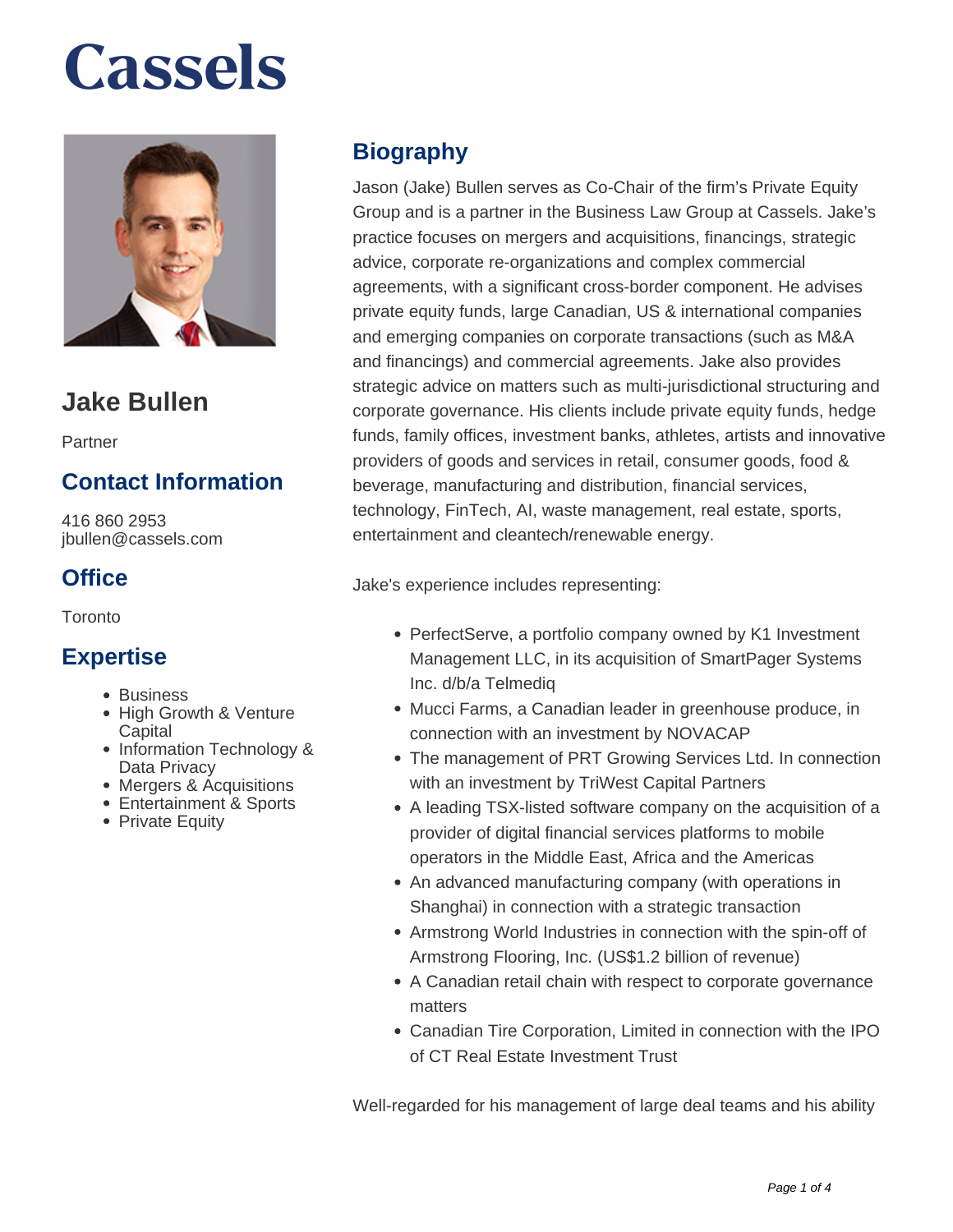for advance deals to closing, Jake provides clients a seamless solution when multi-faceted transactions require expertise from other disciplines, such as consumer product safety, tax, employment and litigation. His significant in-house experience includes his appointment as interim Associate General Counsel of Canadian Tire and the completion of a secondment with Rogers Communications. Jake holds his Canadian Securities Course designation and has worked in the equity and derivatives division of a national investment firm.

#### **Achievements**

- Best Lawyers in Canada (Leveraged Buyouts and Private Equity Law)
- Canadian Legal Lexpert Directory (Corporate Mid-Market)
- IFLR1000 (M&A, Capital Markets)
- Legal Lean Sigma™, Yellow Belt
- Lexpert Special Edition, Technology
- Osgoode Hall, Negotiating and Drafting IT Agreements **Certificate**
- University of Toronto, Business Essentials for Lawyers Program
- Who's Who Legal: Canada (M&A and Governance; Sports & Entertainment; Sports & Gaming)
- Who's Who Legal: Sports & Entertainment (Sports)
- Who's Who Legal: Thought Leaders (Sports)

#### **Client Commentary**

- "Client-centered, responsive, knowledgeable and consistently dependable." – Client Testimonial
- "A favourite lawyer… Jake is aggressive and gets the job done." – Client Testimonial
- "Amazing lawyer, leader and negotiator. Positive attitude, win win driven." - Client Testimonial
- "Smart and well-versed … a sounding board to discuss ideas with [and] a team player. He brings in other lawyers from the firm if they can add value [and as] a supporter of our business, always introduces us to people if he feels we can add value to them. This is a rare thing … Jake is the next generation of lawyers." – Client Testimonial
- "Absolutely tirelessly committed to this engagement with a firm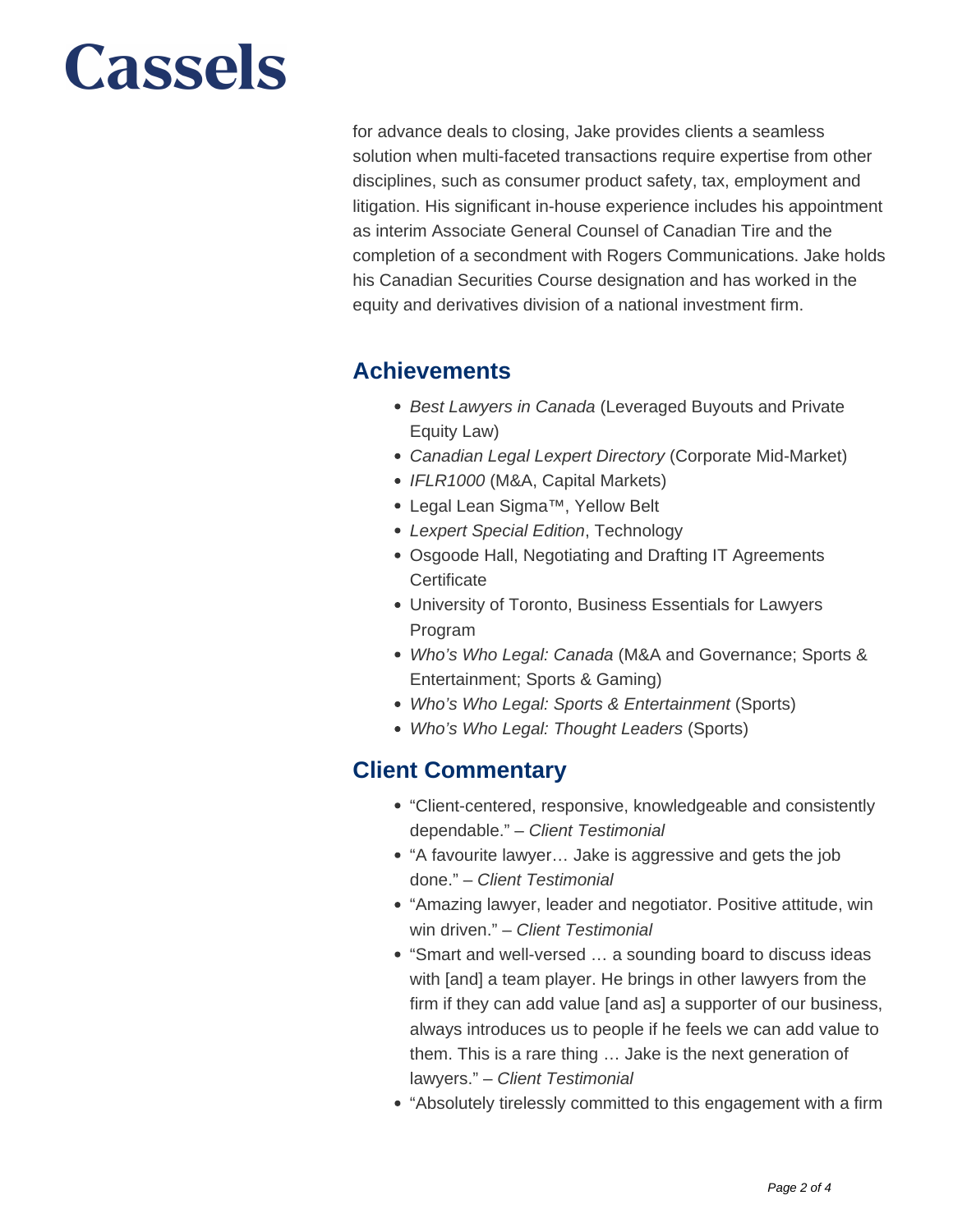grip on the issues, both known and unknown, as well as the points important to the … partners, and unconditionally resolute in a demanding and sometimes challenging expedition to a successful close." - Client Testimonial

#### **Recent Representative Work**

- TPG Global Acquires Leading Sound Stage Owner Cinespace
- Fulcrum Capital Partners Invests in Creative Outdoor Advertising
- Cassels Represents Carson Air in its Sale to Exchange Income Corporation
- Georgetown Solar and Westbridge Complete Business **Combination**
- FAX Capital Closes Acquisition of Carson Dunlop

#### **Insights**

- Private Equity Outlook 2022: What Lies Ahead
- Cassels Academy 2021 (Cassels Webinar)
- Regulatory Affairs: Best Practices for Working with Counsel on Corporate Renewable Energy Deals

#### **Pro Bono & Community Involvement**

- Bahamas Youth Foundation Canada, Former Member, Organizing Committee of AIDSBeat
- Special Olympics Canada, Board of Directors, Finance, Risk & Audit Committee and Recruitment Task Forces
- Toronto Lords Basketball Association, Former Member, Advisory Committee

#### **Education / Bar Admissions**

- LL.B., Western University, 1997
- B.A. (Hons), McGill University, 1993
- Ontario, 1999

#### **Associations**

- American Bar Association, M&A, Private Equity & Venture Capital, and International Business Law Committees
- Association for Corporate Growth